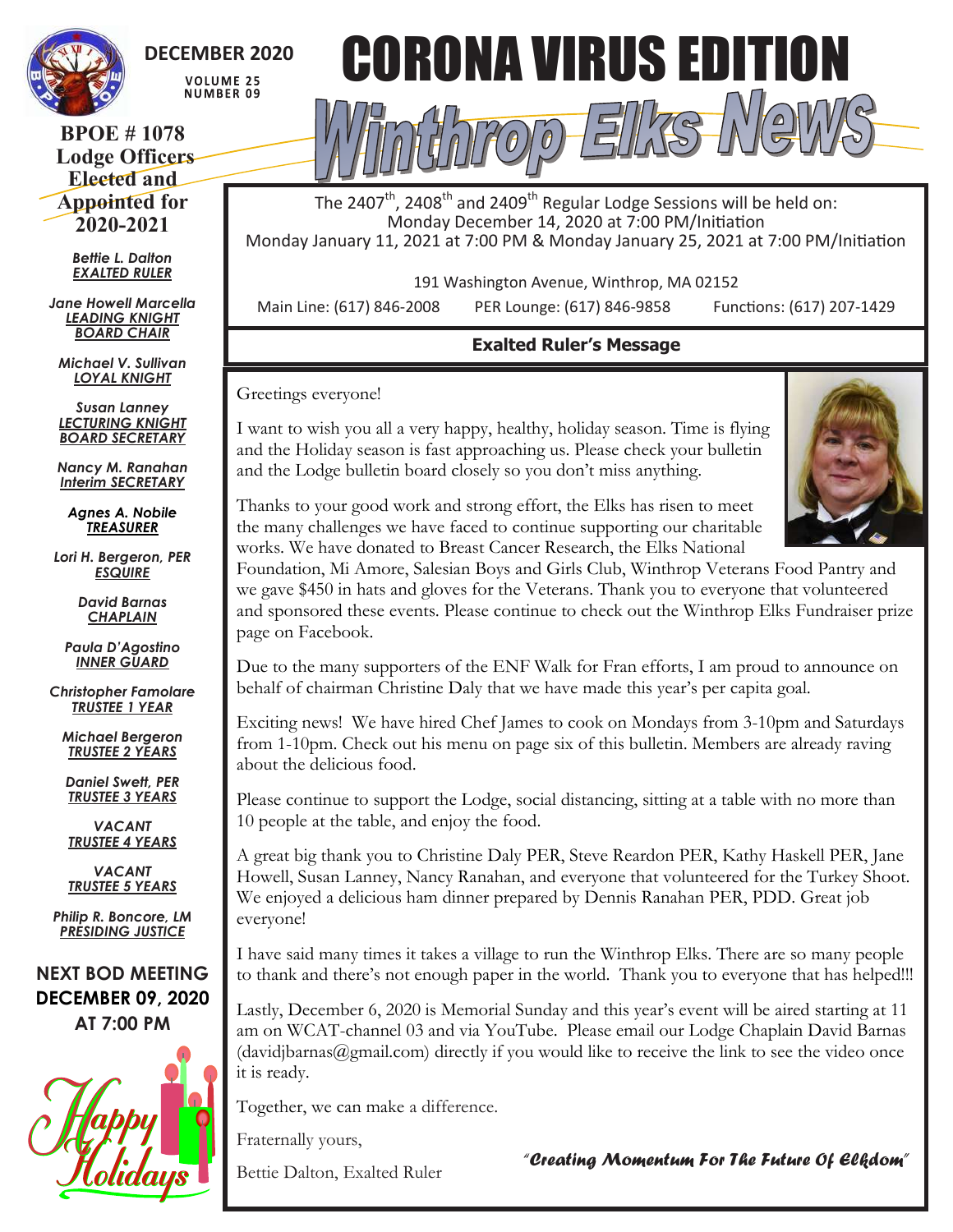### **SICKNESS AND DISTRESS**



Please notify Leading Knight Jane Howell Marcella of any members who may be sick or distressed. You can reach her at (617) 435-4480.



Elks Are The **B**est **P**eople **O**n **E**arth

#### **ELKS AMNESTY PROGRAM**

**During a two consecutive month period beginning the first day of November and ending on the last day of December each year, the fee for reinstatement in this Lodge for a member stricken from the rolls of this Lodge for nonpayment of dues shall be one dollar.** 

**If you know of any members who have been dropped please make them aware of this program.** 

**For additional information, contact the Lodge Secretary at (617) 207-1590 or email to secretary1078@comcast.net**

**Replacement Fees for Membership & Key Cards**

**Due to the inordinate number of requests this past year for replacement cards, there will be a \$10 Administrative Fee each for replacement of either one. Fee may be waived for exigent circumstances. Call the Secretary at 617-207-1590 or email secretary1078@comcast.net** 





**The Clock This Day Has Stopped and Across Its Dial The Motionless Shadows Mark The Hour of Eleven**

**Ralph W. Caldwell LM** *Initiated: 06/03/1976 Deceased: 07/27/2020 Reported: 10/24/2020*

**Charles M. Northrop LM** *Initiated: 12/14/1960 Deceased: 11/11/2020*

### **Thomas J. Donovan**

*Initiated: 03/21/2015 Deceased: 11/18/2020*

#### **E. James Soper III**

*Initiated: 10/24/1984 Deceased: 11/21/2020*

**Sleep My Brothers and May Peace Be With You.**

### With Heartfelt Sympathy to Our Members

Richard H. Ferrino on the loss of his father.



## **STORK REPORT**

**— Possibly Future Elk —**

Clifford Gilbert LM welcomed grandson Felix.

#### **PROPOSITIONS FOR MEMBERSHIP\***

| <i>Initiation</i>         | Residence | <i>Occupation</i> | <b>Proposer</b>   |
|---------------------------|-----------|-------------------|-------------------|
| Cristian Reyes            | Lynn      | Private Security  | Bettie Dalton ER  |
| Jill Gregory              | Winthrop  | Customer Service  | Bettie Dalton ER  |
| Reinstatement   Residence |           | <i>Occupation</i> | <b>Proposer</b>   |
| Martina Pena              | Lynn      | Applic. Coord.    | Bettie Dalton ER  |
| Leslie Reardon            | Winthrop  | Software Eng.     | Steve Reardon PER |

*\*Pending an interview, applicants will be balloted at a future Lodge Session. Please review the listing and report any concerns immediately to the Committee chairman, Richard Friel (617) 846-2345 or to Committee member, Jane Rosenthal (617) 846-9111.*

**Interview Committee meets on first Tuesday of each month, except for August. Review Secretary's Board for any changes.**

**Charity ● Justice ● Brotherly Love ● Fidelity**

kП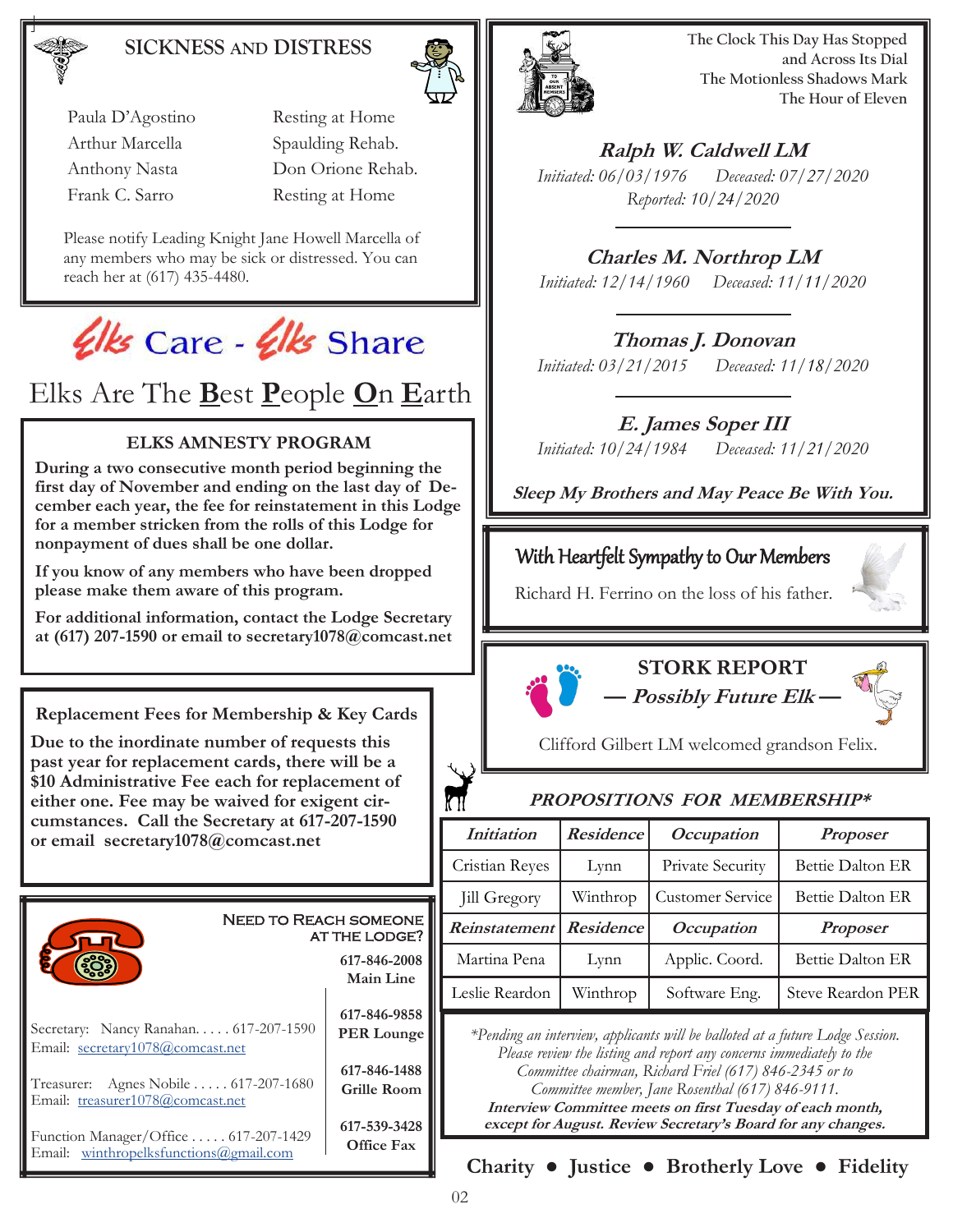**2020/2021 House Committee Michael Bergeron, Chairman Michael Abboud Rich Carbone, PER, HLM Jesse Carman Gerald Cesario, HLM Rich D'Agostino, LM Christine Daly, PER Tom Larity, HLM Joe O'Brien, HLM Steve Reardon, PER Next Meeting 12/16/20 at 7pm**



## **WE NEED YOU… SERIOUSLY, CAN YOU HELP?**

Have you ever thought about becoming an officer? Now could be the time! Nominations and elections are right around the corner.

An officer position should not be taken lightly whether you are the nominee or the member voting. Being an officer is a big commitment. For example: at this time there are 21 regular business meetings as well as potential officer meetings, and even more meetings if you are a member of the Board of Directors and/or House Committee. Then depending on the position, you may be expected to attend orientations and/or wake services, in addition to participating in Lodge and Grand Lodge activities. Then there are conventions, district and regional meetings should you wish to learn more. I f you want to be an officer, consider very seriously what it entails. It can be a truly rewarding experience. As we have often been told "you will get out of Elkdom, what you put into it" and this is so true when it comes to being active as an Officer in the Lodge.

If you're interested or wish to learn more, please contact our Exalted Ruler Bettie Dalton, any current officer, or Past Exalted Ruler.

## **Proposition for Life Membership**

**The following have met the eligibility requirements for life membership and will be balloted upon at the Regular Lodge Session on Monday, December 14, 2020.**

|                              | <b>Birth Date</b>     | <i>Initiated</i>      |
|------------------------------|-----------------------|-----------------------|
| 4740—David A. Bryant         |                       | 04/20/1948 11/12/1990 |
| 3268-John T. Honan           |                       | 10/31/1955 05/25/1977 |
| 4569—Lawrence St. George Jr. | 10/04/1955 02/08/1989 |                       |

**CONGRATULATIONS—Life Membership was granted to the following members at the Lodge Session on October 19, 2020:** 

> 4013—Fred T. Darcy Jr. 3458—Howard N. Levy

## **DECEMBER CALENDAR**

- 12/03 Candidates Orientation—7pm
- 12/05 Drop Off/Toys for Charity—5pm to 8pm
- 12/06 Memorial Sunday/WCAT-03—11am
- 12/09 Board of Directors Meeting—7pm
- 12/12 Drop Off/Toys for Charity—5pm to 8pm
- 12/14 Lodge Meeting—7pm
- 12/16 House Committee Meeting—7pm

#### **MEMBERS PLEASE TAKE NOTE**

**We have closed the parking lot on the condo side for the winter. The west parking lot will be open for parking and to enter the building.**

**Thank you for your cooperation!**

#### **BULLETIN VOLUNTEER**

Are you looking to learn a new skill, or use existing one? We are looking for a member in good standing to volunteer to produce the Lodge Bulletin. Responsibilities, working under the direction of the Secretary, include fact checking articles, optimizing news items to increase user engagement, and maintaining updated members' street and email addresses. If you have excellent writing and editing skills, we would like to meet you. Please contact our Exalted Ruler Bettie Dalton via email at bettieelks@yahoo.com.



#### **Have you paid your dues for the 2020-2021?**

Nearly 8% of our members have not. If you have not yet done so, please send in your payment today. Your dues are required to help us continue our charitable works and maintain our Lodge building.

Any questions, call the office at (617) 207-1590.

 $\odot$ 

Recommend

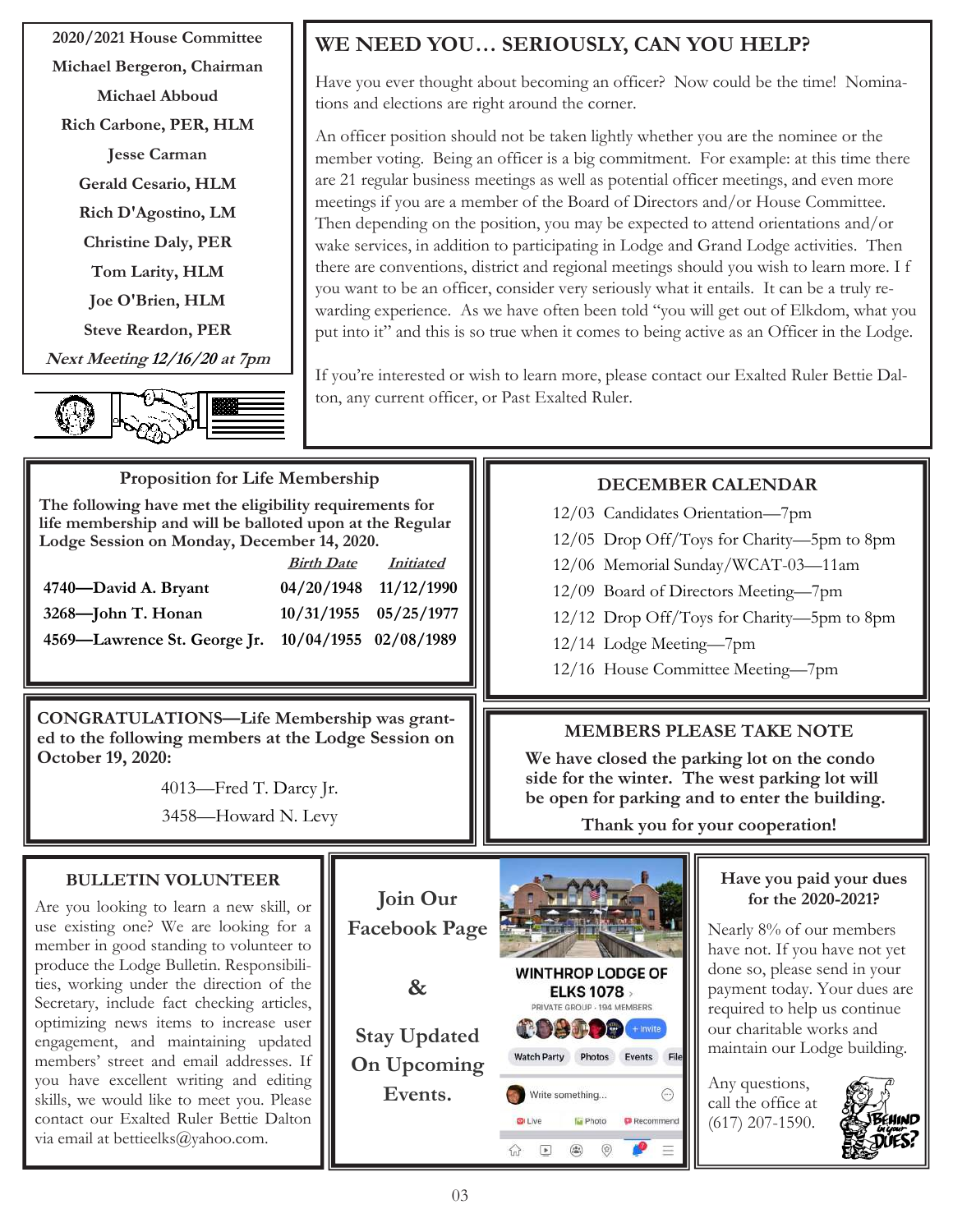Scholarship season has started with the **Elks Most Valuable Student Scholarship** program was open in early September. Applications were only available by download from the ENF website at enf.elks.org/ mvs or www.elks.org/enf/scholars. Applications were to be completed online.

2020 Most Valuable Student contest. The MVS contest is open to any high school senior who is a U.S. citizen. Applications were due online by November 15, 2020.

The top 20 MVS finalists will attend the Most Valuable Student Leadership Weekend from April 2021, in Chicago to interview for the top awards of \$50,000, \$40,000 and \$30,000. The remaining 14 finalists will receive \$20,000 each. 480 other deserving national finalists will receive \$4,000 scholarships to support their college education.

ENF also offers **Legacy Awards** as well. These are also \$4,000 awards. The application process is done completely online with a deadline of February 5, 2021. Go to enf.elks.org/leg for an application.

The **Mass State Scholarships** are now open. Application is online at maelks.org/scholarships or by email to the scholarship chair. The application is due back to the Lodge by January 15, 2021. The MA Elks scholarships are open to seniors in high school as well as current college students enrolled in a 4-year bachelor's degree program. Applications must be filled out each year and are not automatically renewable.

**Vocational Scholarship** for students going onto a vocational/technical, 1 or 2-year Junior or Community College program are also available at the MA Elks website or from the Lodge chairman.

We will provide additional information on the **Local Elks Scholarship** applications after the first of the year. As always please feel free to contact any of the committee members with any questions.

Fred Loomis, Lodge Scholarship Committee Chair Fred.loomis@wosupply.com (617) 470-2514

## **WINTHROP LODGE DONATES \$500 TO MI AMORE**

Mi Amore was founded in 2014 by Suzanne and Jeff Carson, two military veterans, with the goal of serving their community. The project's mission began with helping families who battle food insecurity. Through food recovery and with partnerships in the community, Mi Amore recovers food and redistributes, in a point-to-point system, to struggling families in Winthrop. And with a foundation in food recovery, the project develops relationships with our families to positively affect and advance their lives through education, shelter, transportation, and community integration. 100% of donations go directly to food purchase of meals and groceries for Winthrop families. Jeff is a member of the Winthrop Elks Lodge.

This donation from the Winthrop Lodge was made possible through the MA Elks Charitable Trust.

**OUR LODGE HELPING THOSE WHO HELP THE LESS FORTUNATE IN THIS MOST DIFFICULT OF TIMES. PROVING ONCE AGAIN THAT** 





Pictured above (left to right) are Lodge Treasurer Agnes Nobile, Exalted Ruler Bettie Dalton, Mi Amore Board Member Nicole Ferrara, and Lodge Secretary Nancy Ranahan.

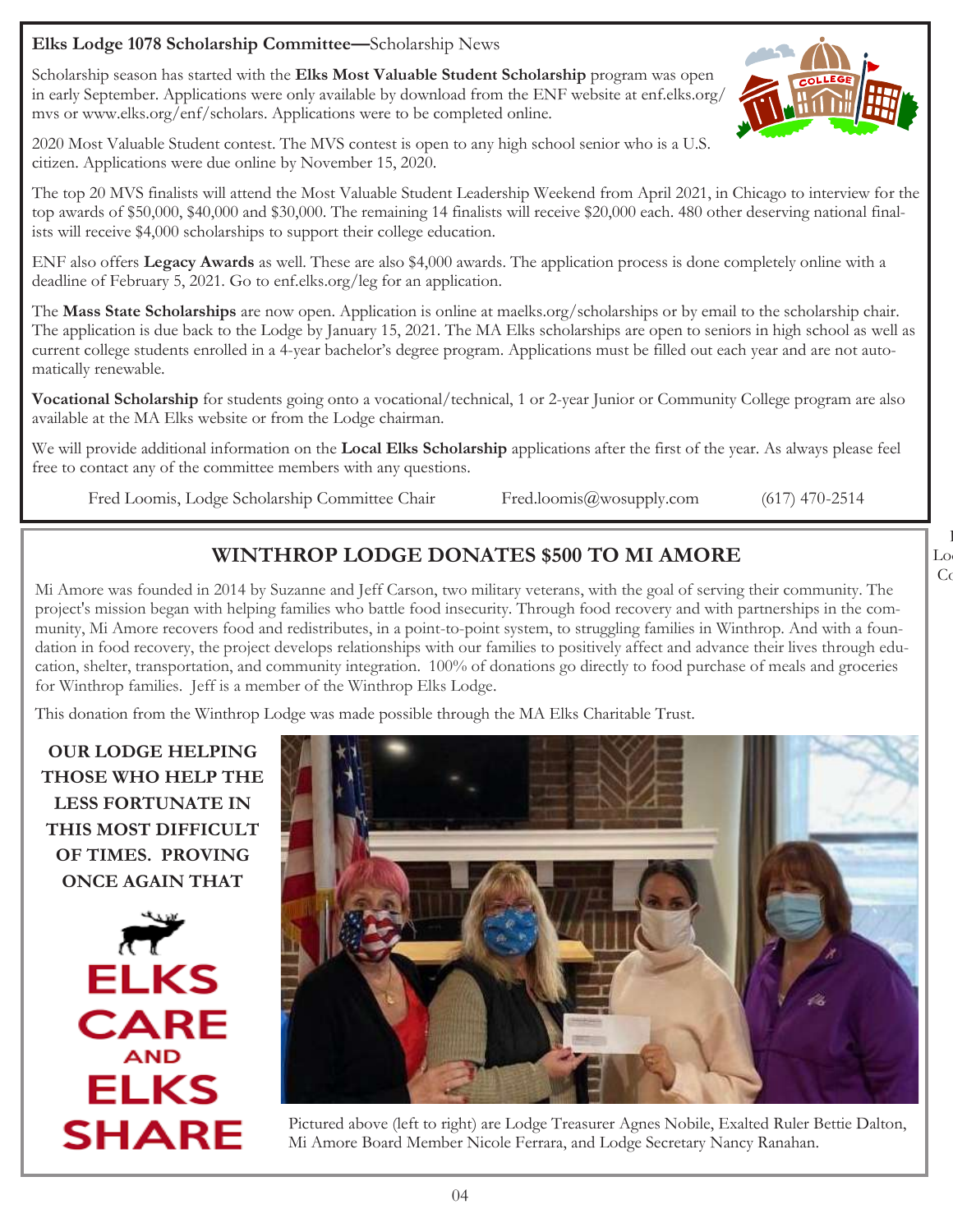#### **NEW DINING HOURS**

| Sunday    | $1 - 10$ PM   | Sully's Pizza |
|-----------|---------------|---------------|
| Monday    | 3-10 PM       | Chef James    |
| Tuesday   | <b>CLOSED</b> |               |
| Wednesday | 3-10 PM       | Sully's Pizza |
| Thursday  | $3 - 10$ PM   | Sully's Pizza |
| Friday    | 3-10 PM       | Sully's Pizza |
| Saturday  | $1 - 10$ PM   | Chef James    |
|           |               |               |



### **Winthrop Lodge is Open for Dining.**

Sully's Pizza Kitchen serves a variety of pizzas, calzones, and sandwiches on Wednesdays, Thursdays, Fridays, and Sundays.

Chef James serves a varied menu on Mondays and Saturdays. Be sure to check-out page 6 in this bulletin, on lodge bulletin boards and Facebook page for his latest menu offerings.

The last food order must be in by 9:00 PM. Last call at 9:30 PM. All members and guests need to leave no later than 10:00 PM.

Thank you for supporting the Winthrop Elks.

#### **Annual Toys for Charity Collection**

*The need is greater than ever to help families in need.*

Drop Off Times: Saturday, December 5th & Saturday, December 12th 5 pm to 8 pm

Stop down the Lodge to drop off an unwrapped toy. Then stay to enjoy what's on the daily menu and have a Holiday drink with friends!

Any questions, please see Patti Brugman or Kathy Haskell.



#### **HELP US, HELP OTHERS!**

Our Lodge participates in the **Cell Phones For Soldiers** project. Please drop off your old phones in the collection box located in the Library. This important project creates funds to pay for free air time minutes for our military personnel overseas.

We also collect gently worn eyeglasses to be sent to VSP Global "**Eyes of Hope**". There is a second collection box located in the Library specifically for eyeglasses.



**"So long as there are veterans, the Benevolent and Protective Order of** 



It's not too early to start thinking about Holiday Gifts. Why not give a gift that gives all year? Do you have a friend or family member for whom you'd like to pay their dues for the upcoming Fraternal Year? If so, contact me, make the payment, and I will provide a certificate announcing your gift. Then you can wrap it up or place it in a card for your loved one.



Nancy Ranahan Lodge Secretary (617) 207-1590

#### **Committee Chairmen—It's** your responsibility to submit **Elks** will never forget them."  **event/activity reports**

- Gross receipts should be turned in promptly to the Lodge Secretary as required by Sec. 12.050 of the Statutes.
- Expenses should be supported by invoices, bills or cash register receipts. Cash payments should be kept to a minimum and should never be paid out of the cash receipts. Use the **Request for Payment form**.
- Complete the **Special Event form** within 2 weeks after the event.
- Complete the **Data Collection Survey of Volunteer, Youth, Charitable and Community Service Programs form** within 2 weeks after event.
- Report results of the event to the Lodge at next regular meeting following the event. Prepare a brief narrative **after-action report** for the benefit of future committee chairmen holding a similar event.
- Obtain the necessary blank forms from the Lodge Secretary and return completed forms to the Lodge Secretary in a timely fashion.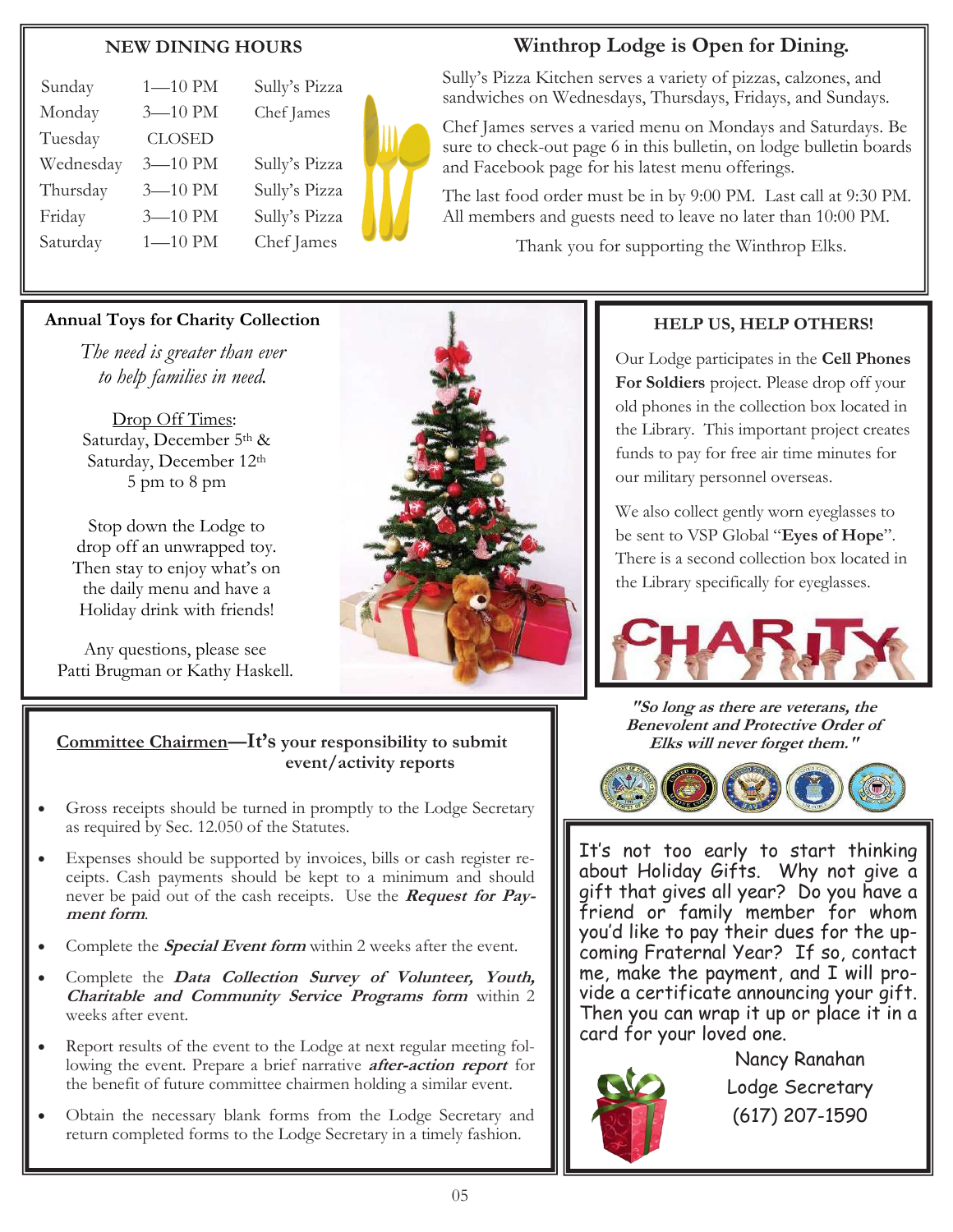# ELK'S Grill

### Appetizers

| <b>ELKS NACHOS \$8.00</b>                                 |
|-----------------------------------------------------------|
| <b>CHICKEN WINGS \$8.00</b><br><b>WITH FRIES \$10.00</b>  |
| <b>CHICKEN FINGERS \$7.00</b><br><b>WITH FRIES \$9.00</b> |
| <b>CHEESE STICKS \$6.00</b>                               |
| <b>CRINKLE FRIES \$6.00</b>                               |
| OLD BAY ONION RINGS \$6.00                                |
| <b>BROCCOLI CHEESE BITES \$6.00</b>                       |
|                                                           |

### **Greens**

Garden Salad…………..….. \$8.00 ADD CHICKEN……. \$2.00 more ADD STEAK TIPS... \$4.00 MORE

## Grill

**Grill dishes served with choice of French Fries or Onion Rings:**

| CHEESEBURGER\$9.00                |  |
|-----------------------------------|--|
| <b>CHICKEN SANDWICH \$8.00</b>    |  |
| <b>TRADITIONAL HOT DOG \$6.00</b> |  |

## House Chicken Favorites

| CORDON BLEU\$10.00       |  |
|--------------------------|--|
| PARMESAN PASTA \$10.00   |  |
| PARMESAN SANDWICH \$8.00 |  |
|                          |  |

# December Specials

| Saturday—December 5, 2020             |
|---------------------------------------|
| <b>BBQ SIRLOIN STEAK TIPS \$12.00</b> |
| ITALIAN SAUSAGE\$9.00                 |
| MEATBALLS MARINARA \$11.00            |

#### Saturday—December 12, 2020  $MEMMLOAR$   $\qquad \qquad \bullet 11.00$

| <b>SHRIMP SCAMPI PASTA \$12.00</b> |  |
|------------------------------------|--|

Monday—December 14, 2020 Bbq Sirloin steak tips…. \$12.00 Italian sausage……...….… \$9.00

Saturday—December 19, 2020 Chicken pasta alfredo.. \$11.00 Meatballs marinara...… \$11.00 Bbq Sirloin steak tips... \$12.00

## Saturday—December 26, 2020 Bbq Sirloin steak tips.. \$12.00 Italian sausage……….…. \$9.00 SHRIMP SCAMPI PASTA...... \$12.00



**COME DINE WITH US ON ON MONDAY (3-10 PM) OR SATURDAY (1-10 PM TO MEET CHEF JAMES** 

# **WE ARE REMINDED AS ELKS THAT CHARITY IS THE GREATEST OF ALL VIRTUES.**

**Our annual Christmas Cheer Charity Drive is now underway. We kindly ask that you give as generously as your circumstances will allow. This support goes to help with our many holiday charities to assist our community youth, seniors and veterans. Your help is needed more than ever during these very difficult times. As always, all donor names and tributes will be listed in future bulletins starting with our January 2021 issue. Thank you!**



**The Winthrop Lodge Officers**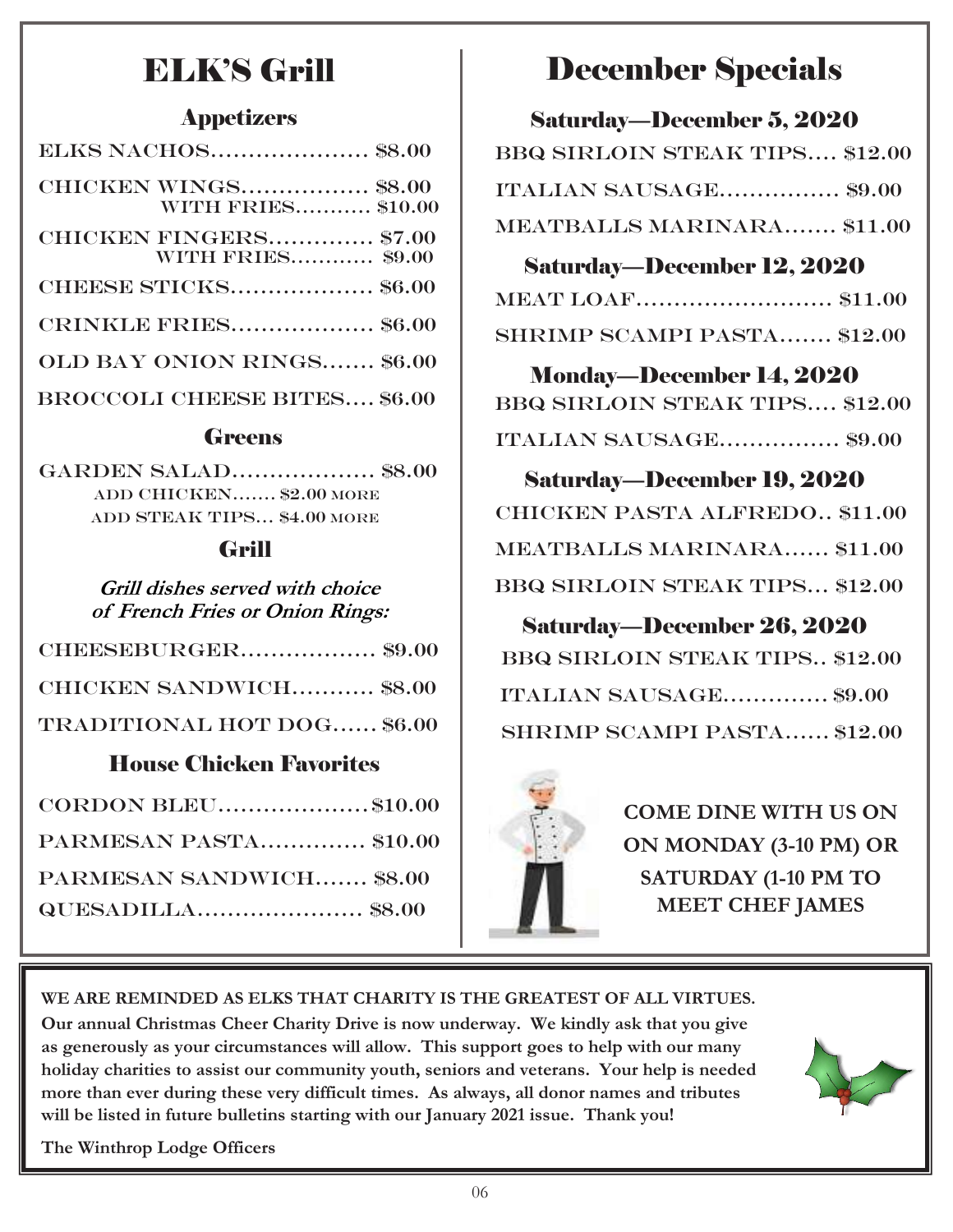



Pendant Pin Endorsed Candidate for GER Pins & Pendants Honorable Keith Mills

Purchase of Pin entitles you and a guest to attend Endorsed Candidate Keith Mills Cocktail Party on Monday night at the Grand Lodge Convention in Florida.

Pins and Pendants are \$100.00 each if purchased separately, \$150.00 if purchased as a set.

Make Checks Payable to: ISEA EAGER FUND and mail to

Michael F. Zellen, PGER 5 Chase Circle Peabody, MA 01960

#### **PLEASE PRINT**

| Lodge Name & Number:            | Email: |  |
|---------------------------------|--------|--|
| Home Address:                   |        |  |
| Phone Number:                   |        |  |
| <b>Attending Convention Yes</b> | NO     |  |

#### **ATTENTION MEMBERS ARE YOU ON THE MOVE?**

Snowbirds as you travel to the warmer locales for the winter months please let us know about your seasonal address and dates of stay so that you will continue to receive your bulletin and any special mailings. Please be sure to call the office at (617) 207-1590, send an email: secretary1078@comcast.net or just drop a note in the Secretary's mailbox.

Help us to keep you informed and at the same time, why not get your bulletin in color. It's easy—just request to have your bulletin sent by email and help us save some money.







**OBTAINED A NEW MEMBER ?** 



GET 1 CHANCE IN THE LODGE POOL FOR EVERY 20 BOOKS (\$400) RECEIVED IN THE NAME OF YOUR LODGE (INCLUDES MAIL-INS)